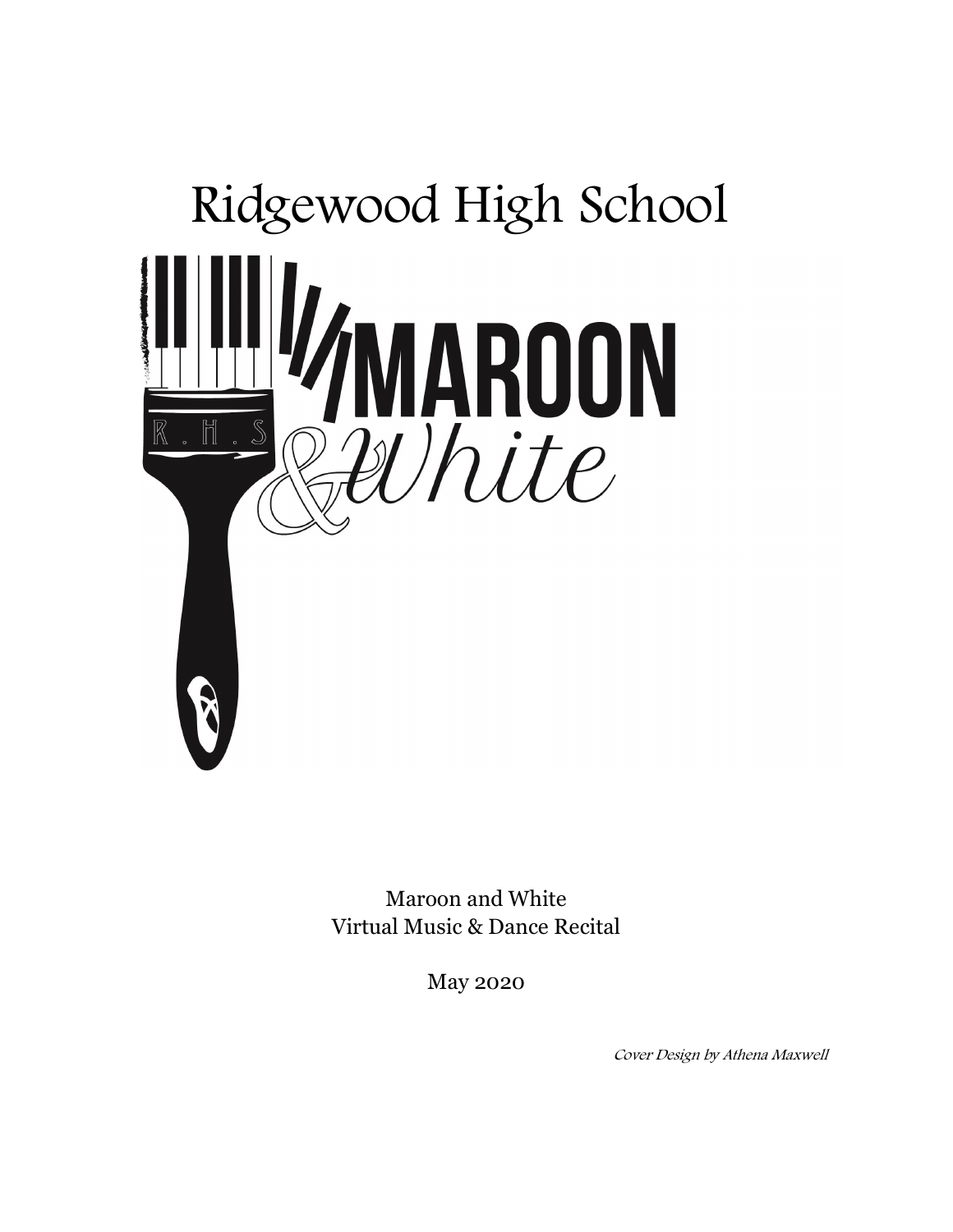# Music Program

Please click on each musician's name below to view their virtual performance

Violin Partita No. 3........................................................................................Johann Sebastian Bach (1685-1750) I. Preludio

Violin Concerto No. 3 in B minor, Opus 61 ....................................................Camille Saint-Saëns (1835-1921) I. Allegro non troppo

#### [Jiah Lee](https://www.youtube.com/watch?v=d9g7r3AzY60&feature=youtu.be), violin Dr. Hyunjin Cho, piano

| from Twelve Poems of Emily Dickinson | Text by Emily Dickinson (1830~1886) |
|--------------------------------------|-------------------------------------|

#### [Sanjna Rajagopalan](https://www.youtube.com/watch?v=vj7UOuy4Lag&feature=youtu.be), mezzo-soprano Susan McBrayer, piano

| I. Allegro |  |
|------------|--|

#### [Anisha Tehim](https://www.youtube.com/watch?v=-OyYzmw21cQ&feature=youtu.be), piano

| Transcribed by Joannes Rochut (1881-1952) |
|-------------------------------------------|
|                                           |

#### [Stefanie Haas](https://www.youtube.com/watch?v=jUCWrPjdPs0&feature=youtu.be), trombone Rae Moses, recorded piano Cynthia Haas, piano

| Maeve Marron, soprano |                                             |  |
|-----------------------|---------------------------------------------|--|
|                       |                                             |  |
|                       | Lyrics by Paul-Armand Silvestre (1837-1901) |  |
|                       |                                             |  |
|                       |                                             |  |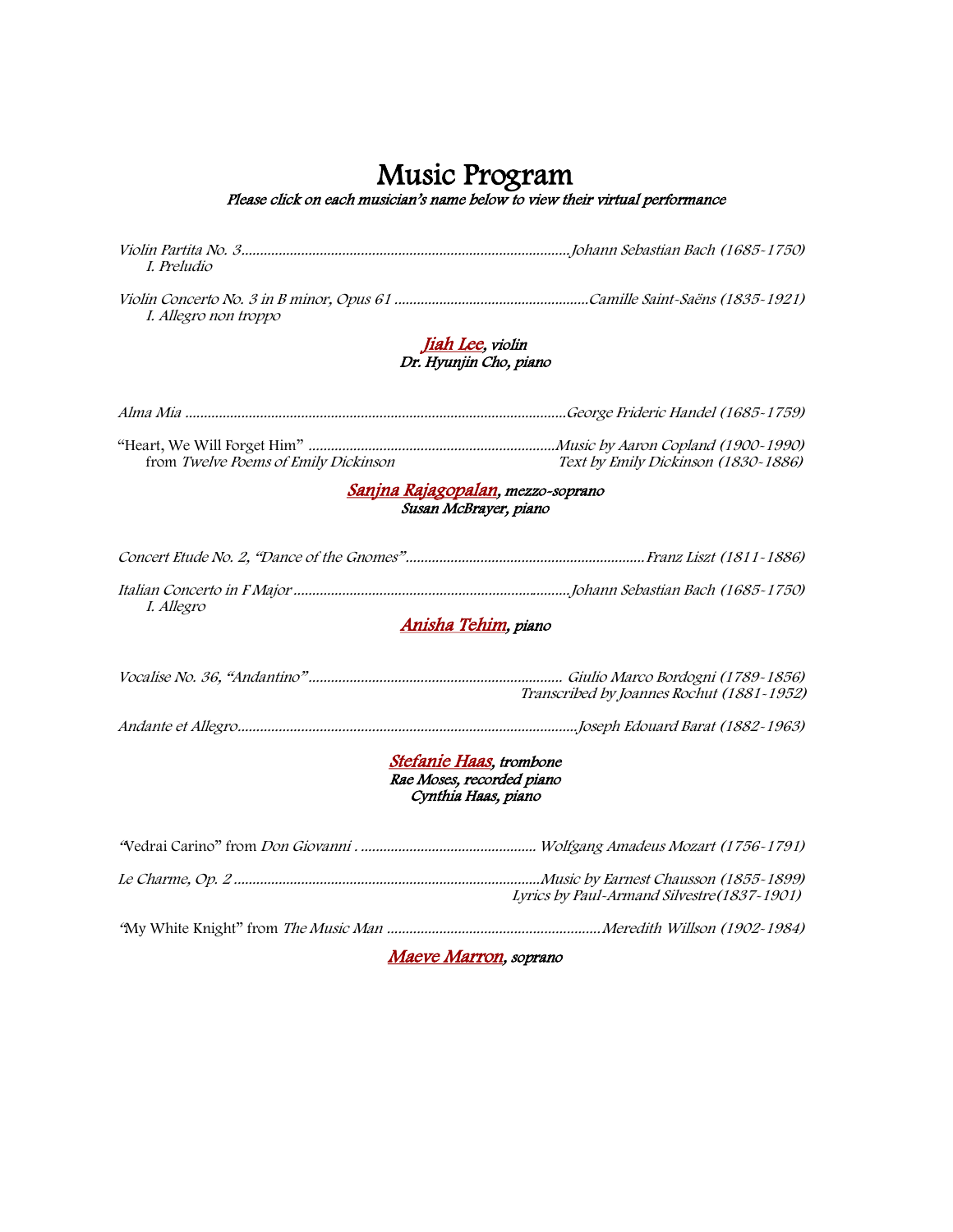## Music Program continued

Etude Op. 10, No1. in C major................................................................................Frédéric Chopin (1810-1849)

Piano Concerto No. 2 in B flat major, Op. 83 .....................................................Johannes Brahms (1833-1897) I . Allegro non troppo

> [Emre Alptuna](https://www.youtube.com/watch?v=Lid5EC2WGS4&feature=youtu.be), piano Dr. Ronn Yedidia, piano

# Dance Program

Please click on each dancer's performance title below to view to their virtual performance

#### [Bruises](https://www.youtube.com/watch?v=FN7kclrXNFM&feature=youtu.be)

Dancer: Jennifer Schretter Choreographer of Dance: Mary No Song: Bruises by Lewis Capaldi

### [Falling Slowly](https://www.youtube.com/watch?v=ccphCUO1SW0&feature=youtu.be)

Dancer: Livia Janjigian Choreographer of Dance: Lauryn Garcia Song: Falling Slowly by Glen Hansard and Marketa Irglova

#### [Roses and Violets](https://www.youtube.com/watch?v=EST_Hubo-ds)

Dancer: Laura Westcott Choreographer of Dance: Lauryn Garcia Song: Roses and Violets by Alexander Jean

The following dancers were selected for Maroon & White but unable to submit a virtual performance

Alexandra Ebert

Megyn Kukulka

Rachel Lubell

Grace Mabli

Lindsay Orefice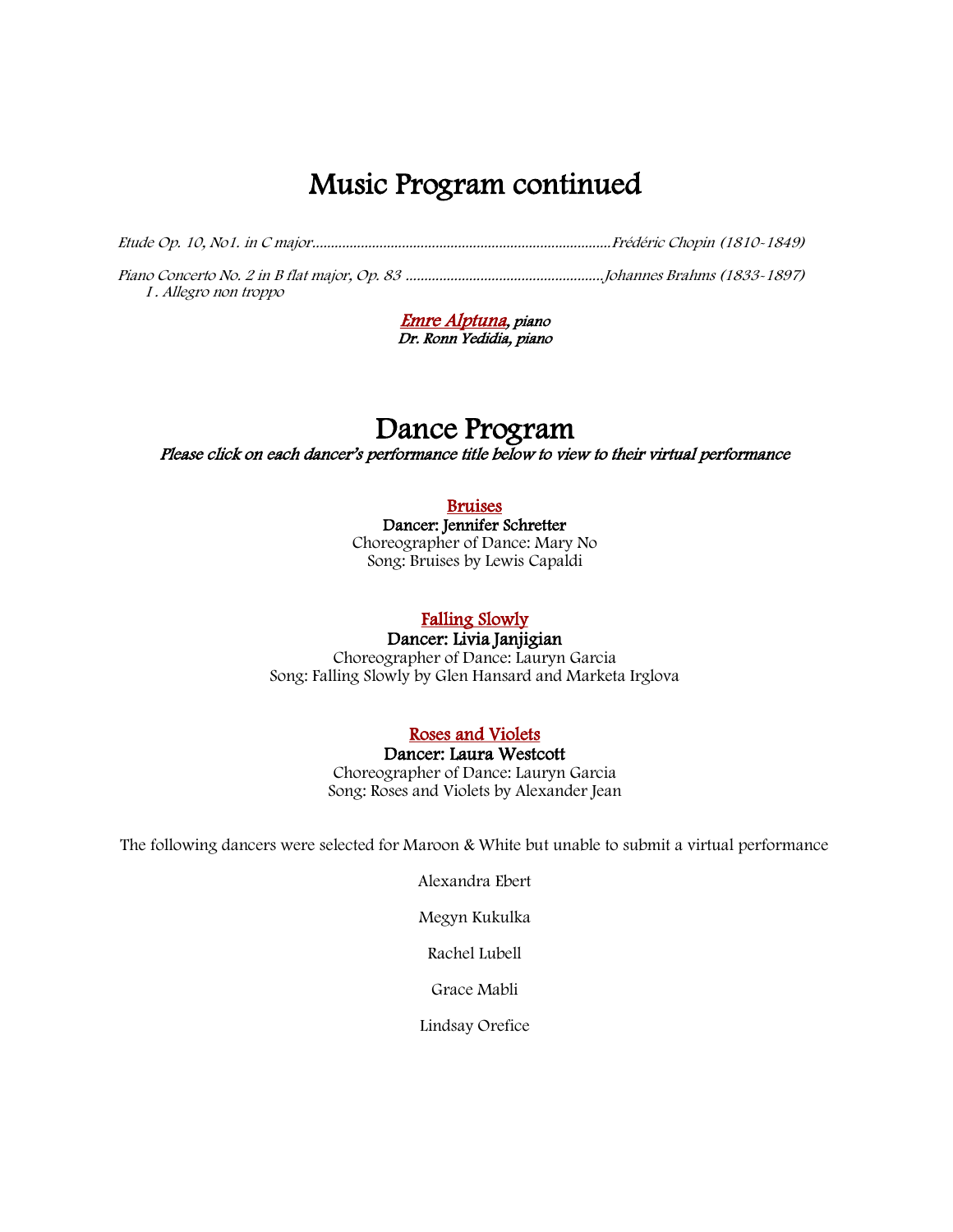### Musicians

Emre Alptuna, piano, is a junior participating in his third Maroon and White Recital. Emre started playing the piano at age five and experimented with composition. He has been studying with Dr. Ronn Yedidia for the past seven years in the fields of classical piano composition and performance. Emre has played in numerous concert venues including both Lincoln Center and Carnegie Hall, following first place awards at the 2018 NLPA and 2019 MAMTG competitions. He also attended the prestigious Tanglewood Young Pianists' Summer program in 2018 and 2019. After high school,



Emre is aiming to either study at a music college, or go into a field of science. Emre would like to thank his parents for their support of his pursuit of music and Dr. Yedidia for being an amazing piano teacher and for keeping him inspired throughout his musical career.

Stefanie Haas, trombone, is a senior performing in her fourth Maroon and White Recital. She has been a student of Matt Bilyk since 2013 and previously studied with Henry Heyzer. Stefanie is a member of the Wind Ensemble, Brass Ensemble, Big Band and Chamber Orchestra, and she has performed in the pit orchestra for summer and spring New Players musical productions since freshman year. As a four-year member of the RHS Marching Band, she was the brass captain for the past two years. She is the current senior member of the Connor Donohue Music Fellowship, and has played trombone with many honor ensembles throughout her high school career, including the All Bergen County Band, the Region I Symphonic Band, the Region I Wind Ensemble, the Region I Junior

Jazz Ensemble, the Region I Senior Jazz Ensemble, and the NJ All State Jazz Ensemble. As a vocalist, Stefanie sings in the Treble Choir and is the vocal percussionist of "The Trebles" a cappella group. Stefanie will be attending Rutgers University in the fall, where she will major in instrumental music education. Stefanie would like to thank the RHS music teachers for providing her with so many great opportunities and Mr. Bilyk for helping her to develop into the trombonist she is today. Finally, Stefanie would like to thank her parents and family for always supporting her and inspiring her to strive to become the best musician and person she can be.

Jiah Lee, violin, is a sophomore performing in her first Maroon and White Recital. She started playing the piano at age 4 and the violin at age 8. She was a violin student of Dr. Sorim Shin for 2 years before starting her studies with Dr. Yu Jeong Lee. Beginning in 2017, she started participating in competitions, receiving awards such as NYMC (2017), IGMC (2017), Bravura (2019), Primavolta (2019), Camerata (2020), Vivo (2020), and Forte (2020.) She has performed at both Carnegie Hall and the Merkin Concert Hall in New York City. Jiah is a member of the Chamber Orchestra at RHS and has been a member of the New York Youth Symphony Orchestra's first violin section for two years. In addition to performing music, she also enjoys composing music and writing. Jiah would like to thank her parents for their endless love and support, and for always encouraging her to do her best. Jiah would also like to thank all of her

music teachers who continue to inspire and challenge her, including Mrs. Geronimo and Dr. Lee. Jiah plans on double majoring in music and writing in college.



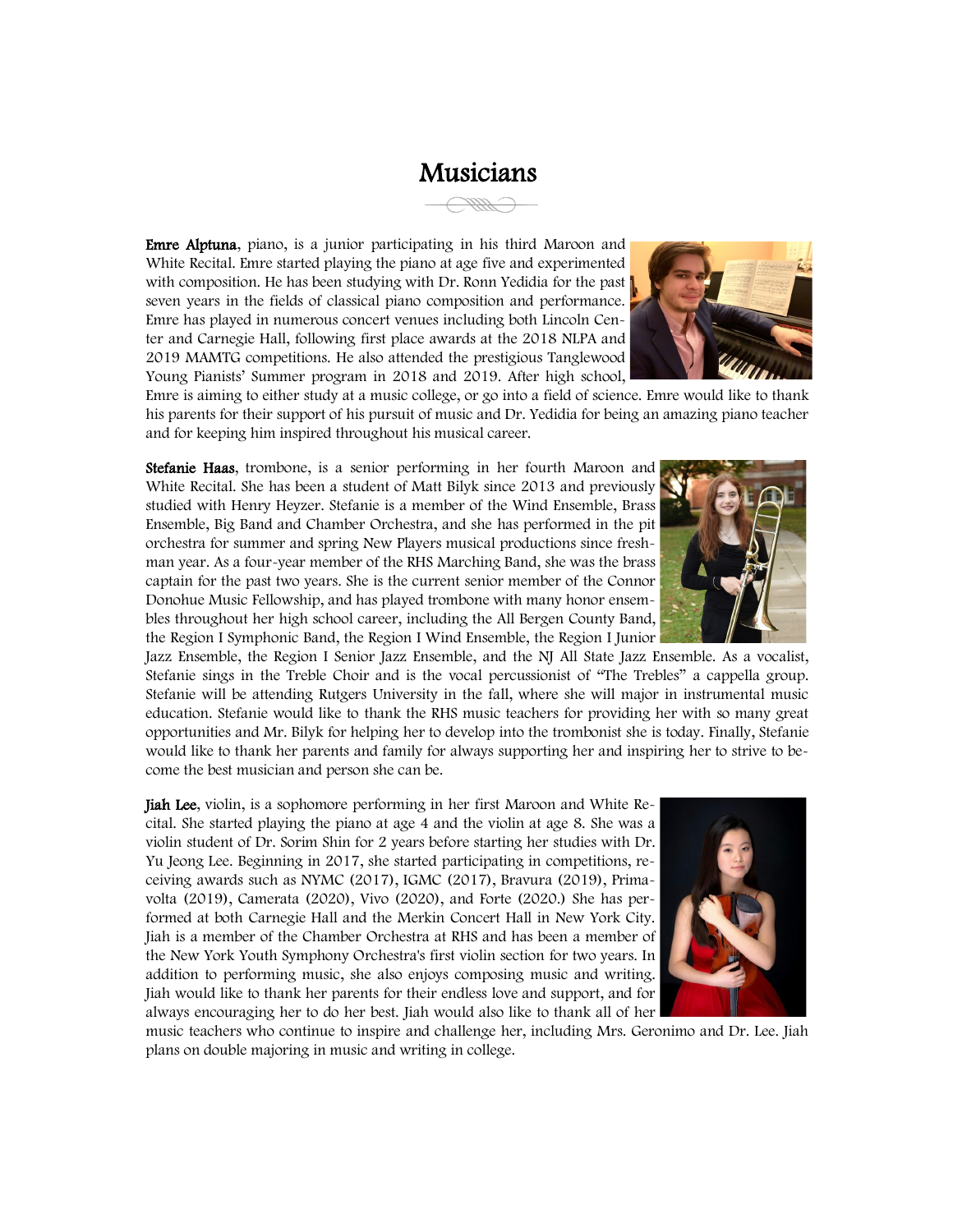## Musicians

Maeve Marron, soprano, is a junior performing in her second Maroon and White Recital. She has been a student of Beth Schwartz for the past two years. Maeve is a member of the RHS Chamber Choir as well as The AcaBellas co-curricular a cappella group. She is also is a very active member of the RHS New Players Company. This year, Maeve was also accepted into the All-State Mixed Choir. Maeve would like to thank her teacher, Ms. Schwartz, for helping her to reach for her full potential and to her family for their never-ending support. She is planning to pursue a music education degree in college.

Sanjna Rajagopalan, mezzo-soprano, is a sophomore performing in her first Maroon and White Recital. She is currently a student of Susan McBrayer and previously studied with Beth Schwartz for five years. Sanjna is a member of Treble Choir and the Ridgewood High School AcaBellas. She also plays the cello, the piano, and the guitar. Sanjna would like to thank Mrs. McBrayer for being a constant source of inspiration, Mr. Bourque for being an amazing vocal instructor, and her family for their unrelenting support. Sanjna is planning to pursue music as one of her majors in college.

Anisha Tehim, piano, is a sophomore who has been playing piano for the past seven years. She has been a piano student of Ms. Kai Pangune Kim since 2011 and has been passionate about music from a young age. Anisha has performed at Carnegie Hall (December 2019) and MIT (May 2019) for winner's recitals in the Elite International Music Competition and has won awards at the Professional Music Teachers' Guild of NJ Competition for 2016 (1st place) and 2017 (2nd place.) She has also received the top rating of Outstanding in the MEA-NJ Piano Auditions for the past seven years. She enjoys playing piano in the Van Dyk Manor of Ridgewood and the Van Dyk Park Place of Hawthorne during the holidays. Anisha would like to thank her family for always supporting

her and believing in her, and her teacher Ms. Kim, for making music a part of her life and for teaching her the true joy of playing music.